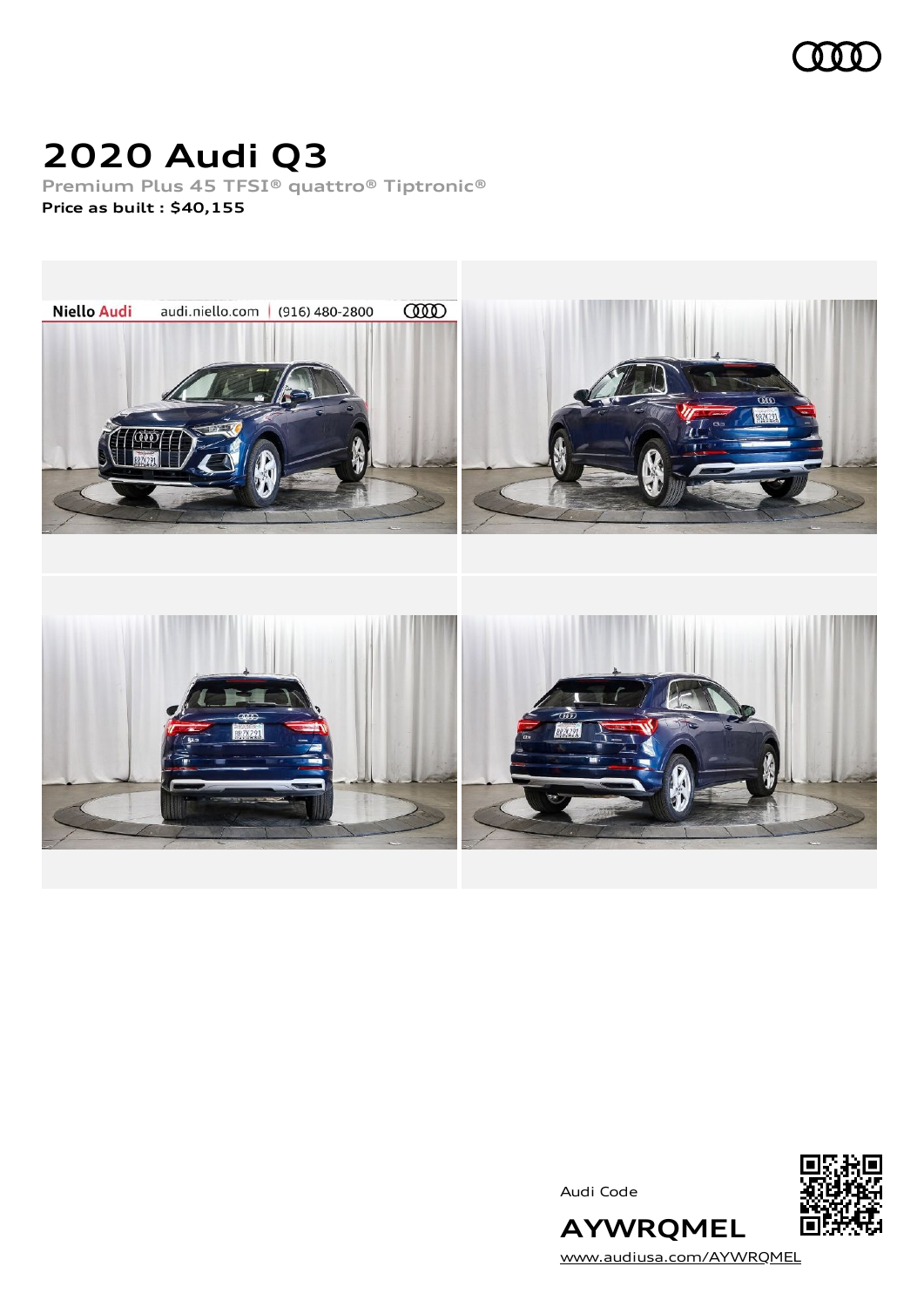# **Summary**

**Audi 2020 Audi Q3** Premium Plus 45 TFSI® quattro® Tiptronic®

**Price as buil[t](#page-11-0)** \$40,155

### **Exterior colour**

Mythos Black metallic

#### **Interior colour**

| Seats     | Black |
|-----------|-------|
| Dashboard | Black |
| Carpet    | Black |
| Headliner | Black |

### **Technical Specifications**

| Engine type                  | 2.0-liter four-cylinder                       |
|------------------------------|-----------------------------------------------|
| stroke                       | Displacement/Bore and 1,984/82.5 x 92.8 cc/mm |
| Torque                       | 258 lb-ft@rpm                                 |
| Top track speed              | 130 mph mph $1$                               |
| Acceleration (0 - 60<br>mph) | 7.0 seconds seconds                           |
| Recommended fuel             | Regular                                       |

**Audi Code** AYWRQMEL

**Your configuration on www.audiusa.com** [www.audiusa.com/AYWRQMEL](https://www.audiusa.com/AYWRQMEL)

**Commission number** ba6e57680a0e09b0652d



### **Further Information**

|                 | N٥           |
|-----------------|--------------|
| Mileage         | 15,370 miles |
| Type of vehicle | Used car     |

### **Warranty**

#### July 2 2022 2



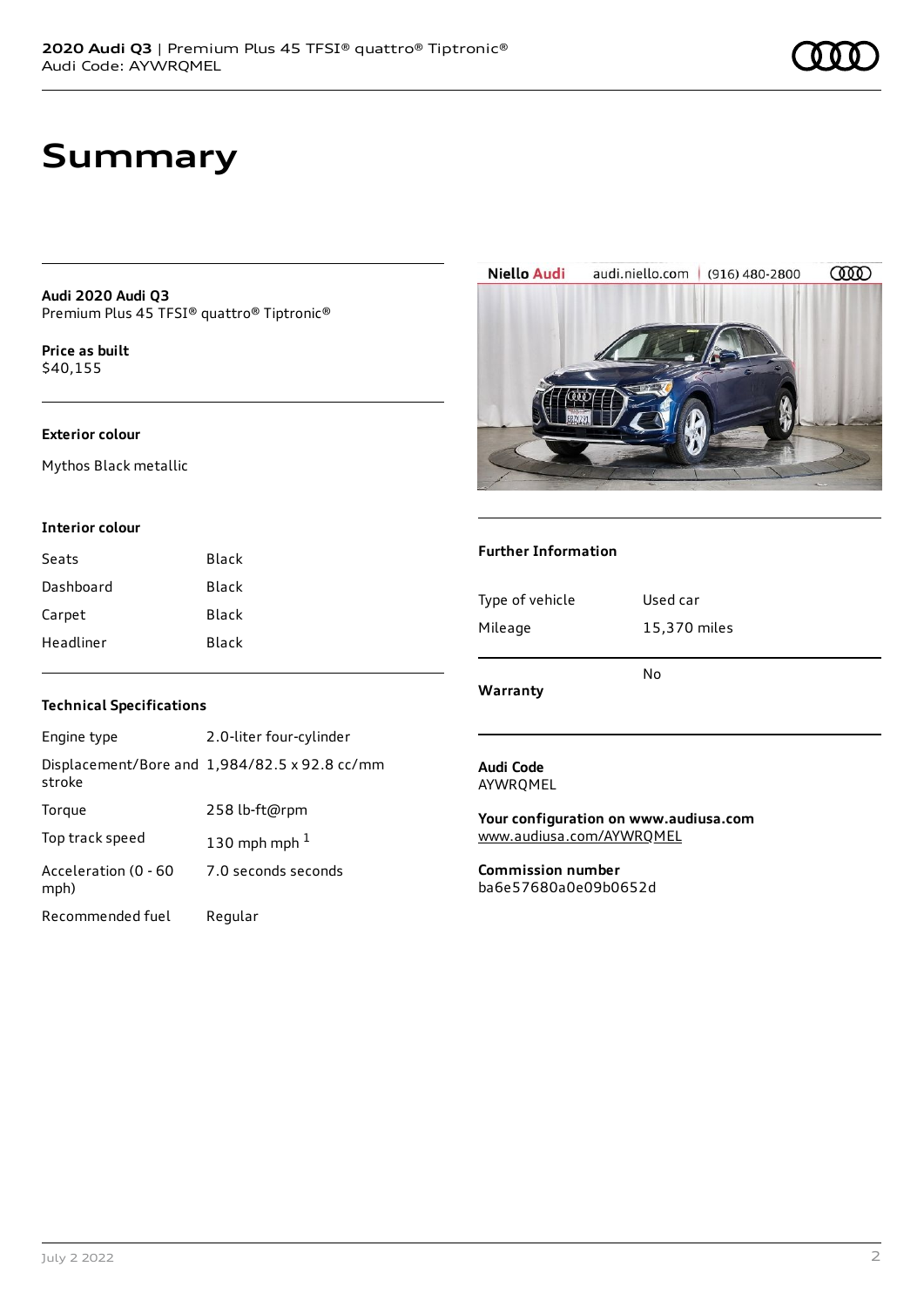**Equipment**

Mythos Black metallic

Garage door opener (Homelink®)

Audi advanced key-keyless start, stop and entry

Full LED headlights

Automatic headlights

Auto-dimming frame-less interior rear view mirror with digital compass

LED interior lighting package

Aluminum Spectrum inlays

Parking system plus

Audi side assist and Audi lane assist





**(1/2)**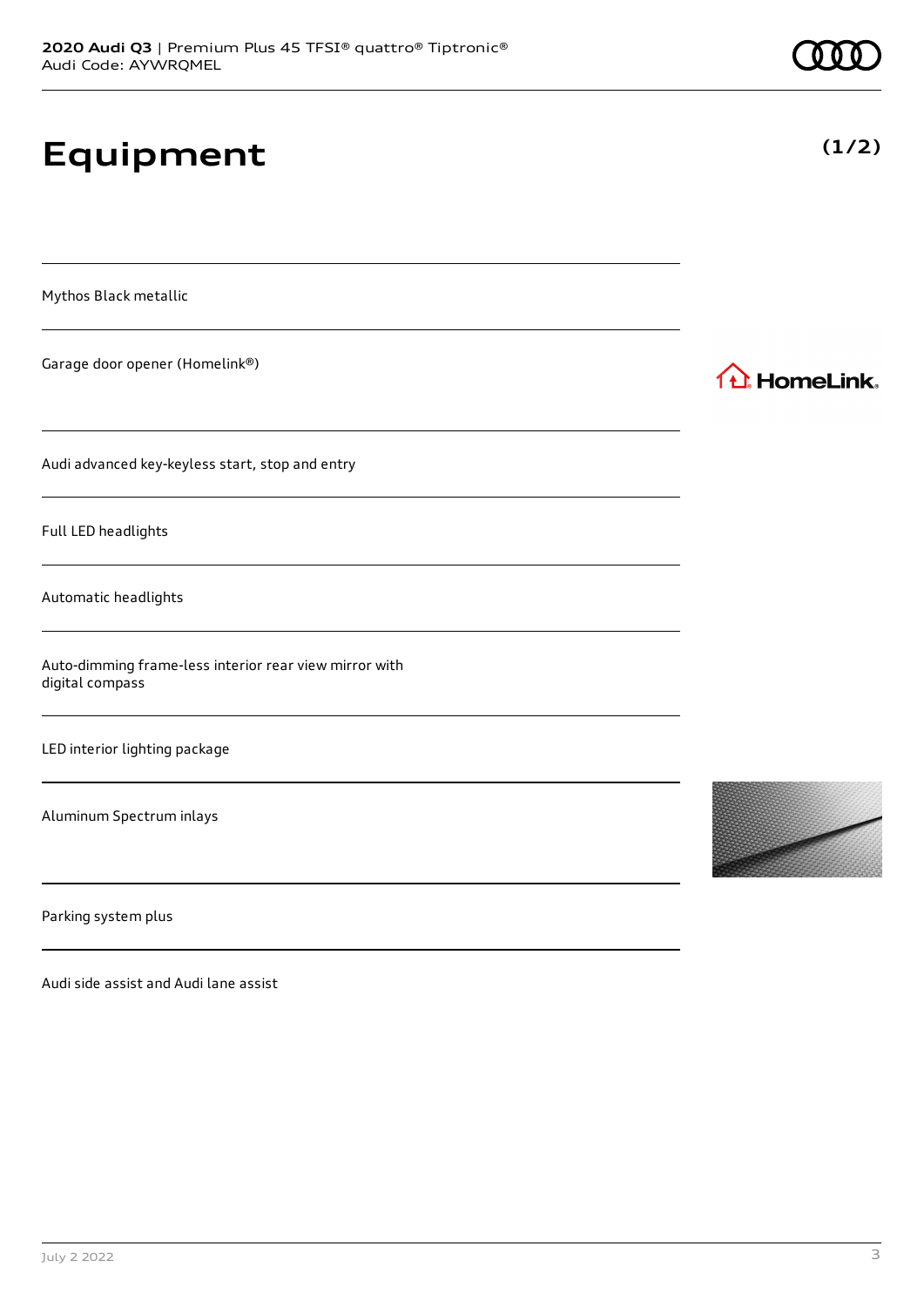# **Equipment**

SiriusXM® with 90-day All Access trial subscription

Audi Phone Box with wireless charging



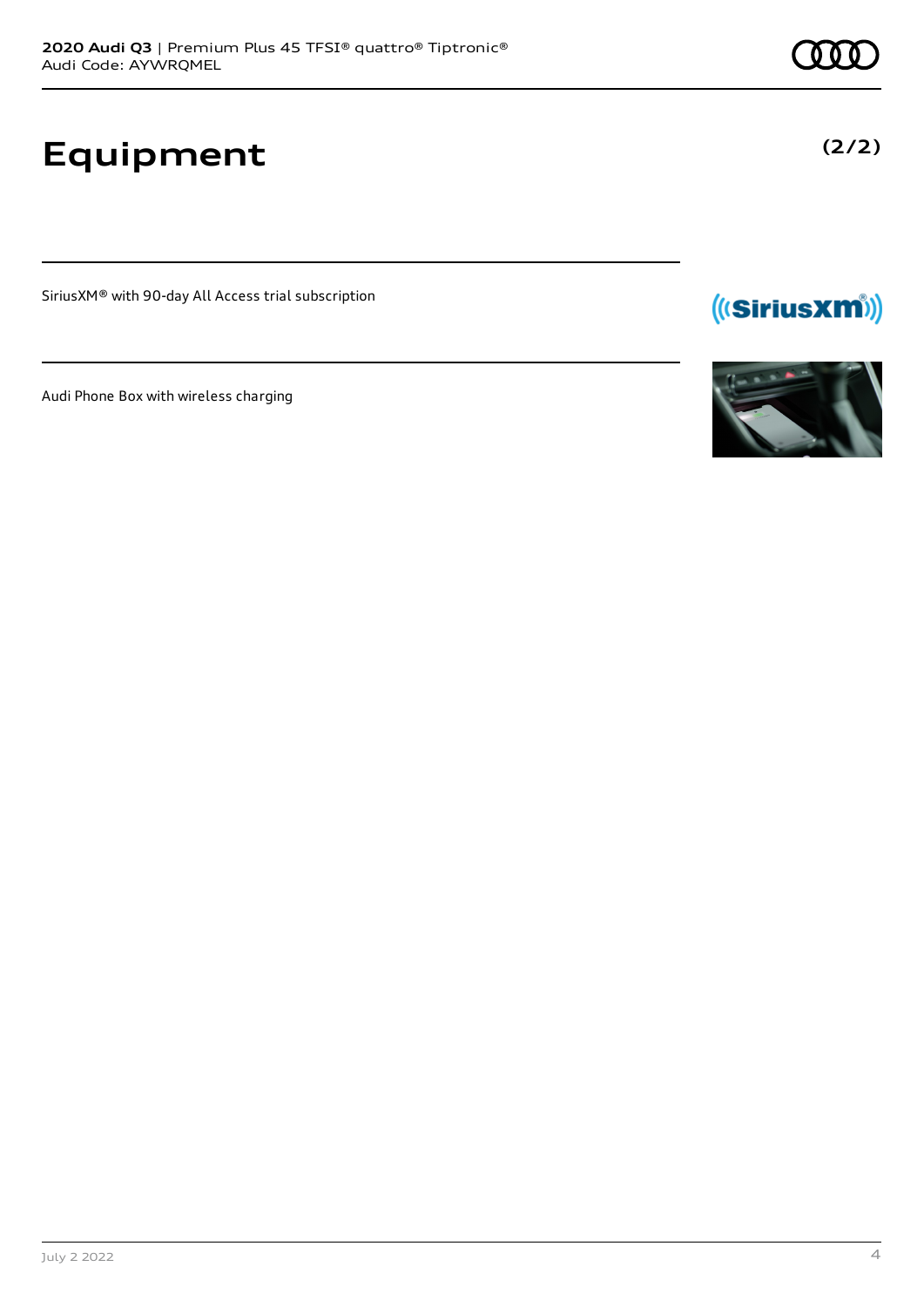# **Standard features**

## **Safety and Security**

| 4UB   | Driver and front-passenger advanced airbags                     |
|-------|-----------------------------------------------------------------|
| 1AS   | Electronic stabilisation program ESP                            |
| UH1   | Electromechanical parking brake                                 |
| 8T2   | Cruise control with coast, resume and<br>accelerate features    |
| 6Y2   | Top speed electronically limited to 130 mph                     |
| 4H5   | Electronic child locks                                          |
| 1 N 3 | Power steering                                                  |
| 7K6   | Tire-pressure monitoring system                                 |
| 4X3   | Head/thorax side airbags                                        |
| 8N6   | Light/rain sensor                                               |
| 3B7   | Lower Anchors and Tethers for Children<br>(LATCH) in rear seats |
|       |                                                                 |

#### **Exterior**

| 1D <sub>8</sub> | Provision for towing bracket                     |
|-----------------|--------------------------------------------------|
| 6XD             | Power-adjustable heated exterior side<br>mirrors |
| 1S1             | Vehicle tool kit and vehicle jack                |
| 3S1             | Aluminum roof rails                              |
| 511             | Tailgate roof spoiler                            |
| 8TB             | Rear fog lights                                  |
| H87             | 235/55 R18 all-season tires                      |
| 8VM             | LED taillights with dynamic indicators           |
| 47B             | Aluminum trim around exterior windows            |
| C3T             | 18" 5-arm design wheels                          |
|                 |                                                  |

#### **Interior**

| QE1  | Storage package                                                               |
|------|-------------------------------------------------------------------------------|
| Q]1  | Aluminium interior package                                                    |
| 3FU  | Panoramic sunroof                                                             |
| 7M0  | Door sill inlays                                                              |
| 6NQ  | Black cloth headliner                                                         |
| KH5  | Three-zone automatic climate control<br>system                                |
| 1 XW | Three-spoke multifunction steering wheel                                      |
| 7HC  | Extended leather package                                                      |
| 6F3  | Front center armrest                                                          |
| 4E7  | Luggage compartment lid, electrically<br>opening and closing                  |
| 5KR  | Rear seat bench/backrest, split-folding with<br>center armrest and cup holder |
| N1M  | Leather seat covers                                                           |
| 4A3  | <b>Heated front seats</b>                                                     |

### **Infotainment and Driver Assistance**

| UG5             | Hill descent control                                                                                      |
|-----------------|-----------------------------------------------------------------------------------------------------------|
| 6K <sub>2</sub> | Audi pre sense® front with pedestrian<br>protection                                                       |
| 2H <sub>6</sub> | Audi drive select                                                                                         |
| 7W1             | Audi pre sense® basic                                                                                     |
| UI <sub>2</sub> | Audi smartphone interface including Apple<br>CarPlay® and Google™ Android Auto™ for<br>compatible devices |
| KA2             | Rear view camera                                                                                          |
| 8G1             | High beam assistant                                                                                       |
| 9VD             | Audi sound system                                                                                         |

## **(1/2)**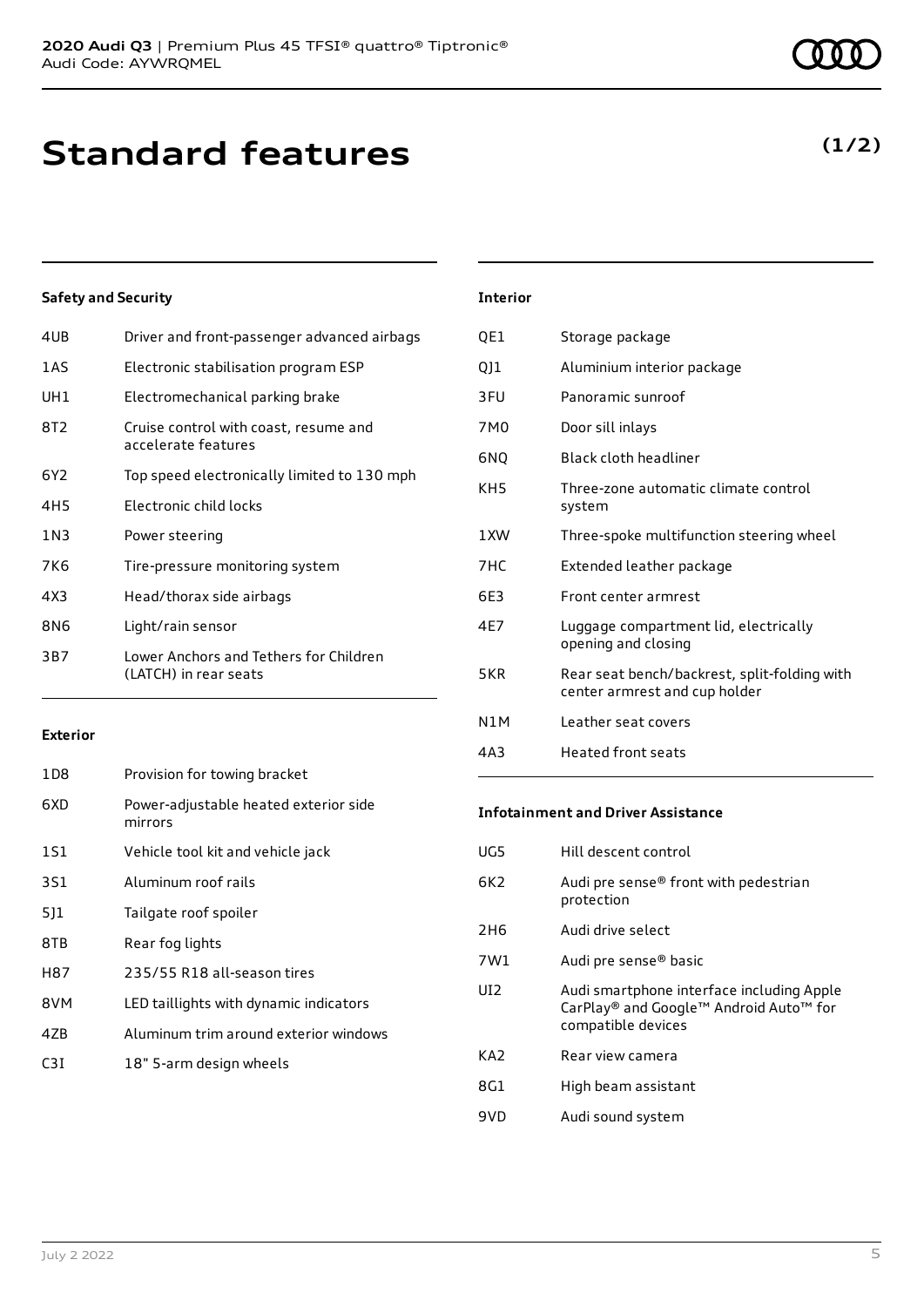**(2/2)**

# **Standard features**

### **Infotainment and Driver Assistance**

- 9S0 Digital instrument cluster 10.25"
- I8V MMI® radio plus
- QH1 Voice dialogue system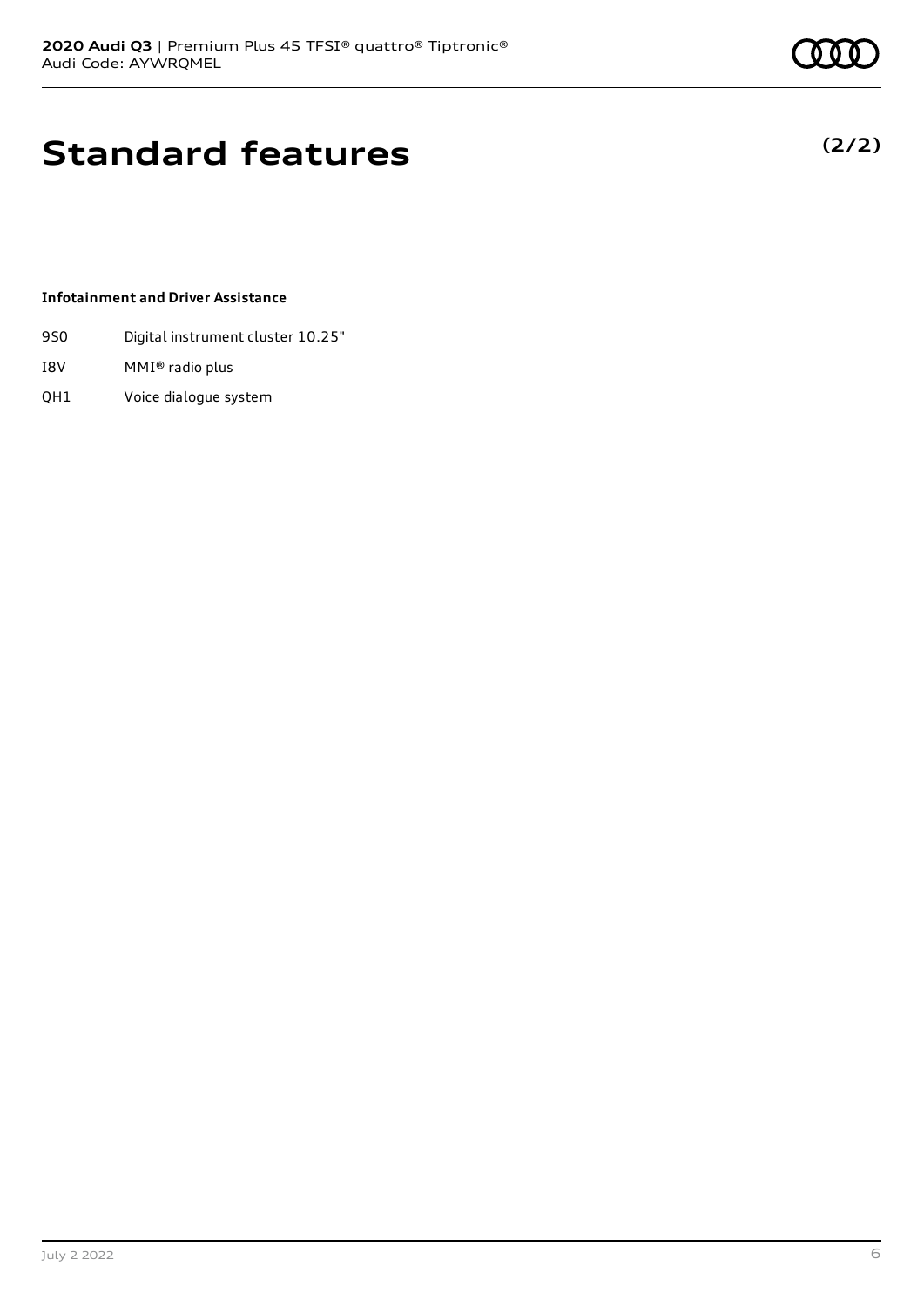# **Dealer remarks**

CLEAN CARFAX, ONE OWNER CARFAX, 8-Way Power Driver & Passenger Seat, Alarm w/Motion Sensor, Aluminum Spectrum Inlays, Audi Advanced Key, Audi Parking System Plus, Audi Phone Box w/Wireless Charging, Audi Side Assist, Auto-Dimming Rear-View Mirror w/Compass, Convenience Package, Exterior Parking Camera Rear, Full LED Headlights w/Unique DRL Signature, Heated front seats, HomeLink Garage Door Opener, LED Interior Lighting, Power Liftgate, Power moonroof, Premium Plus Package, SiriusXM All Access Service, Wheels: 18" 5-Arm Design. CARFAX One-Owner. Clean CARFAX. Odometer is 6841 miles below market average! 19/27 City/Highway MPG

Niello Audi Is known for it's quality Pre-owned vehicles and for more quality vehicles go to www.audi.niello.com or dial (888) 451-4324 to find the vehicle of your dreams.

Awards: \* 2020 KBB.com Best Buy Awards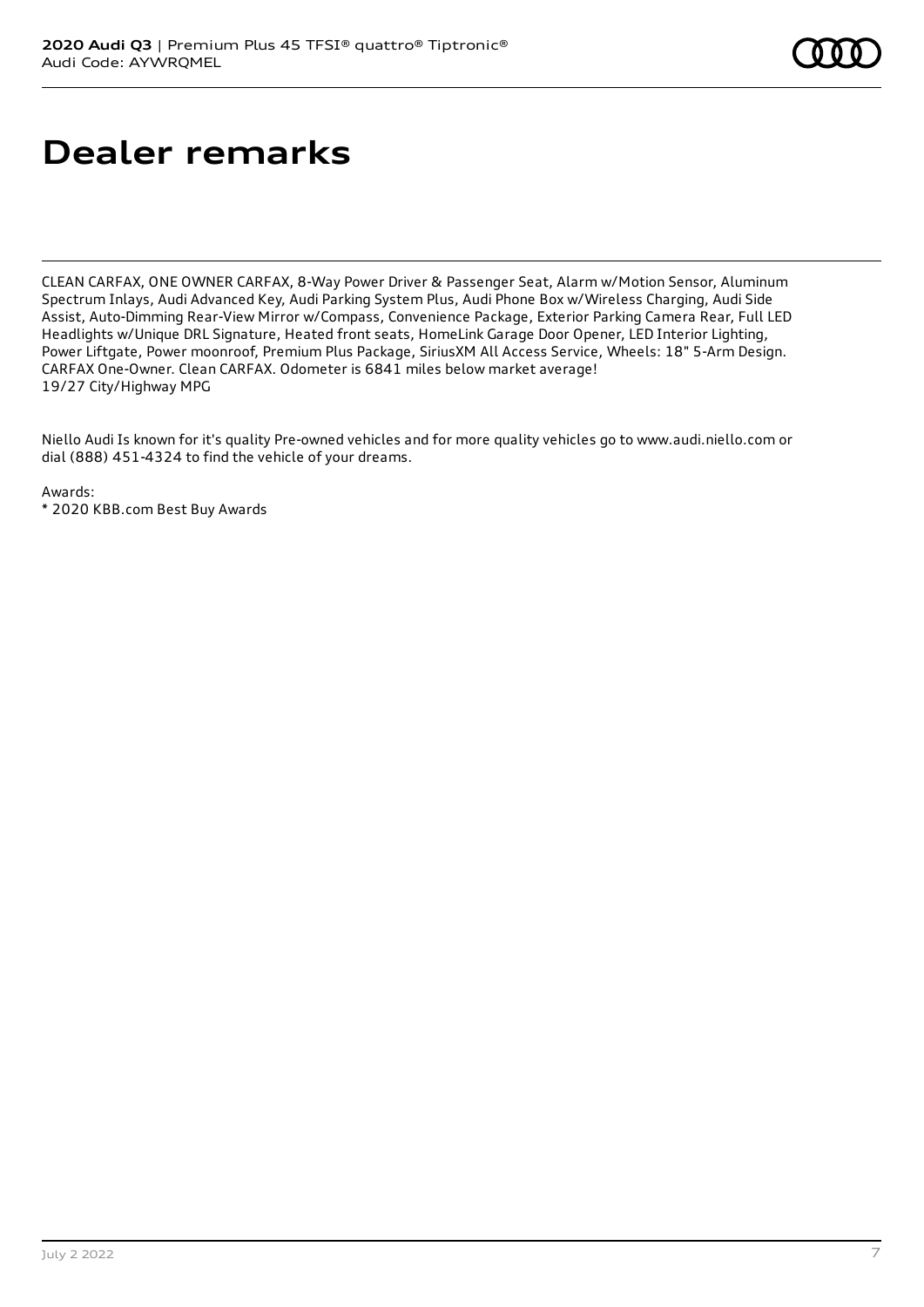# **Technical Specifications**

## **(1/2)**

## **Engineering | Performance**

| Engine type                                 | 2.0-liter four-cylinder                       | Gear raf |
|---------------------------------------------|-----------------------------------------------|----------|
| Power Level                                 | 45                                            | Gear rat |
| Displacement                                | 2.01                                          | Gear raf |
| Max. output ps/hp                           | 228 @ rpm                                     | Gear rat |
| Torque                                      | 258 lb-ft@rpm                                 | Drivetra |
| Valvetrain                                  | 16-valve DOHC                                 | Gear rat |
| Acceleration (0 - 60<br>mph)                | 7.0 seconds seconds                           | Gear rat |
| Engine block                                | Cast-iron                                     | Transmi  |
| Induction/fuel injection Turbocharged/TFSI® |                                               | Gear rat |
| Cylinder head                               | Aluminum-alloy                                | Gear rat |
|                                             | Displacement/Bore and 1,984/82.5 x 92.8 cc/mm | Gear rat |
| stroke                                      |                                               | Gear rat |
| Top track speed <sup>1</sup>                | 130 mph mph                                   |          |

## **Driveline**

| Gear ratios: 8th         | 0.672:1                                                      |
|--------------------------|--------------------------------------------------------------|
| Gear ratios: 6th         | 1.000:1                                                      |
| Gear ratios: 7th         | 0.808:1                                                      |
| Gear ratios: Reverse     | 3.993:1                                                      |
| Drivetrain type          | quattro® all-wheel drive                                     |
| Gear ratios: Final Drive | 2.237:1                                                      |
| Gear ratios: 4th         | 1.433:1                                                      |
| Transmission             | Eight-speed Tiptronic <sup>®</sup> automatic<br>transmission |
| Gear ratios: 5th         | 1.205:1                                                      |
| Gear ratios: 2nd         | 3.144:1                                                      |
| Gear ratios: 3rd         | 1.950:1                                                      |
| Gear ratios: 1st         | 5.590:1                                                      |
|                          |                                                              |

#### **Steering**

| Steering type                             | Electromechanical power steering<br>system |
|-------------------------------------------|--------------------------------------------|
| Turning diameter, curb-38.4 ft<br>to-curb |                                            |

### **Suspension**

| Front axle | MacPherson strut front suspension |
|------------|-----------------------------------|
| Rear axle  | Four-link rear suspension         |

| Alternator | 140A      |
|------------|-----------|
| Battery    | 360A/69Ah |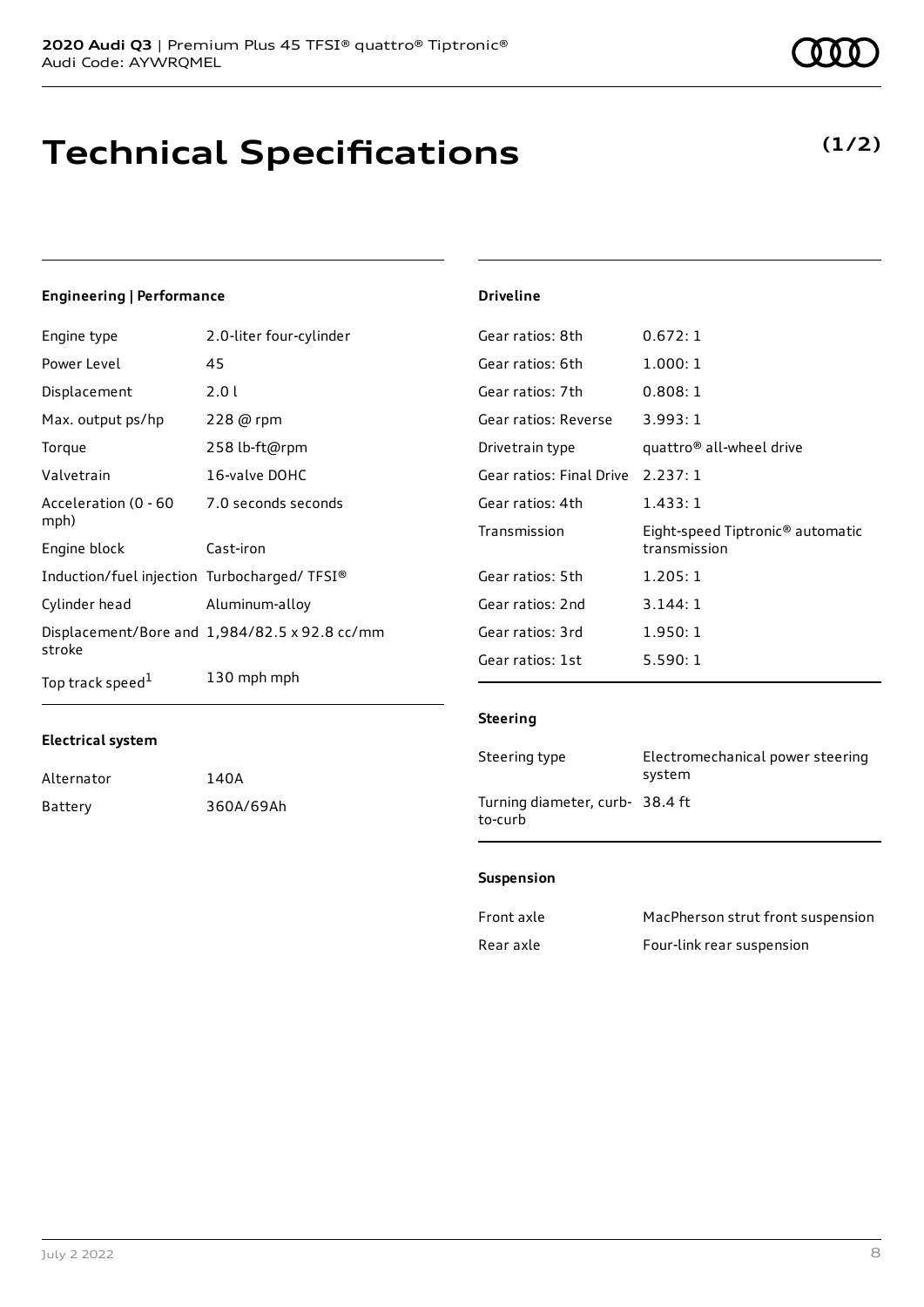# **Technical Specifications**

## **Brake system**

| <b>Front brakes</b>  | 13.4 (ventilated disc) in                                |  |
|----------------------|----------------------------------------------------------|--|
| Rear brakes          | 12.2 (ventilated disc) in                                |  |
| Parking brake        | <b>Electromechanical</b>                                 |  |
|                      |                                                          |  |
| Body                 |                                                          |  |
| Material             | Multi-material body construction<br>(steel and aluminum) |  |
| Corrosion protection | Multistep anti-corrosion protection                      |  |

## **Warranty | Maintenance**

| Warranty | 4-year/50,000-mile Audi New<br>Vehicle Limited Warranty |
|----------|---------------------------------------------------------|
|          |                                                         |

## **Exterior Measurements**

| Height                                   | 62.9 in  |
|------------------------------------------|----------|
| Overall width without 72.8 in<br>mirrors |          |
| Length                                   | 176.6 in |
| Wheelbase                                | 105.5 in |
| Drag coefficient                         | 0.36 Cw  |
| Overall width with<br>mirrors            | 79.7 in  |
| Track rear                               | 61.9 in  |
| <b>Track front</b>                       | 62.2 in  |
| Curb weight                              | 3905 lb  |
| Ground clearance,<br>loaded              | 29.9 in  |

## **Interior measurements**

| Seating capacity                          | 5                      |
|-------------------------------------------|------------------------|
| Head room with middle 37.6 in<br>sunroof  |                        |
| Head room with front<br>sunroof           | 39.6 in                |
| Shoulder room, front                      | 56.7 in                |
| Leg room, middle                          | 36.1 in                |
| Shoulder room, middle                     | $55.1$ in              |
| Leg room, front                           | 40.0 in                |
| Cargo volume, rear<br>seatbacks up/folded | 23.7/48.0 cu ft, cu ft |

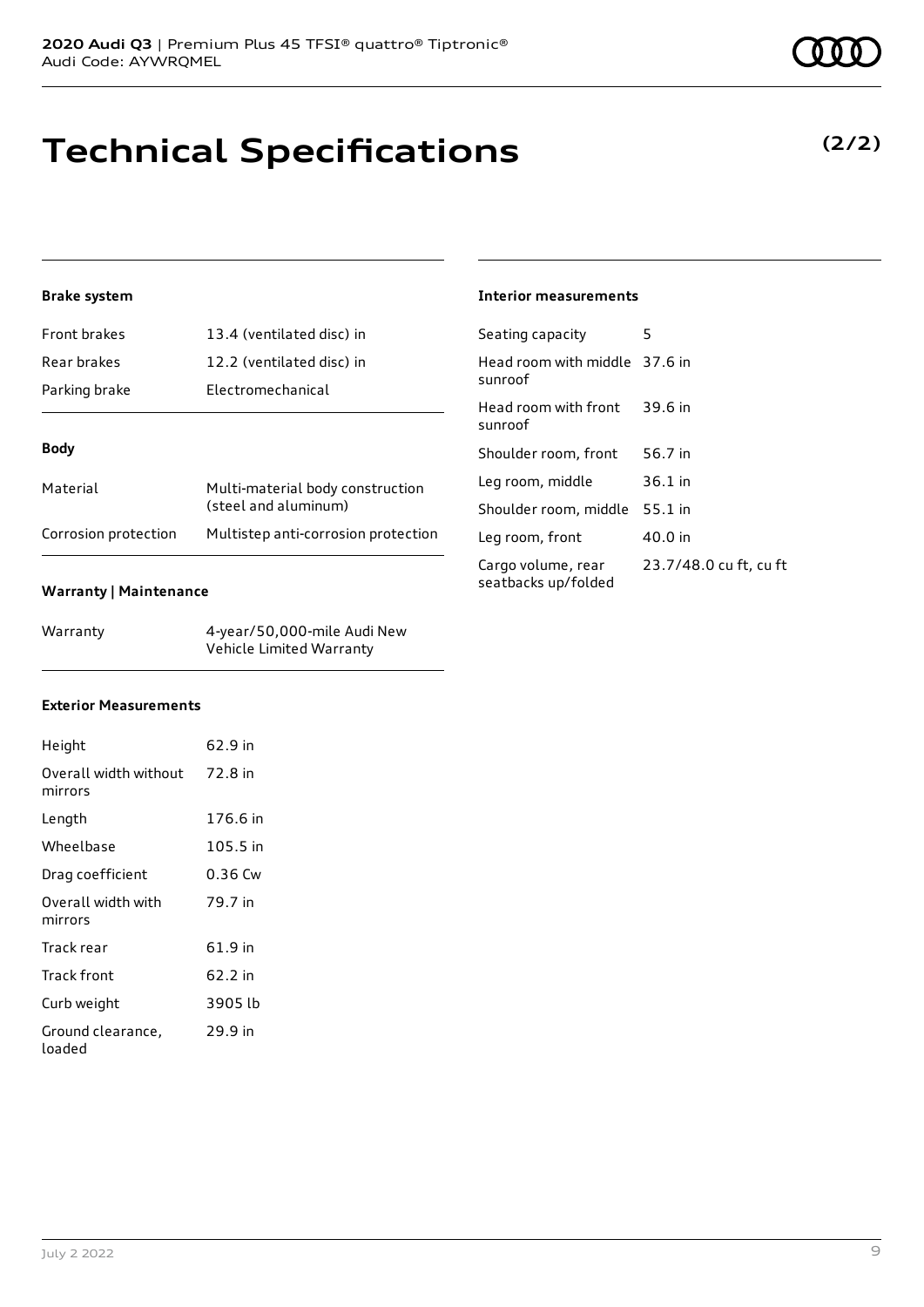## **Consumption- and emission**

**Consumption by NEDC**

combined 22 mpg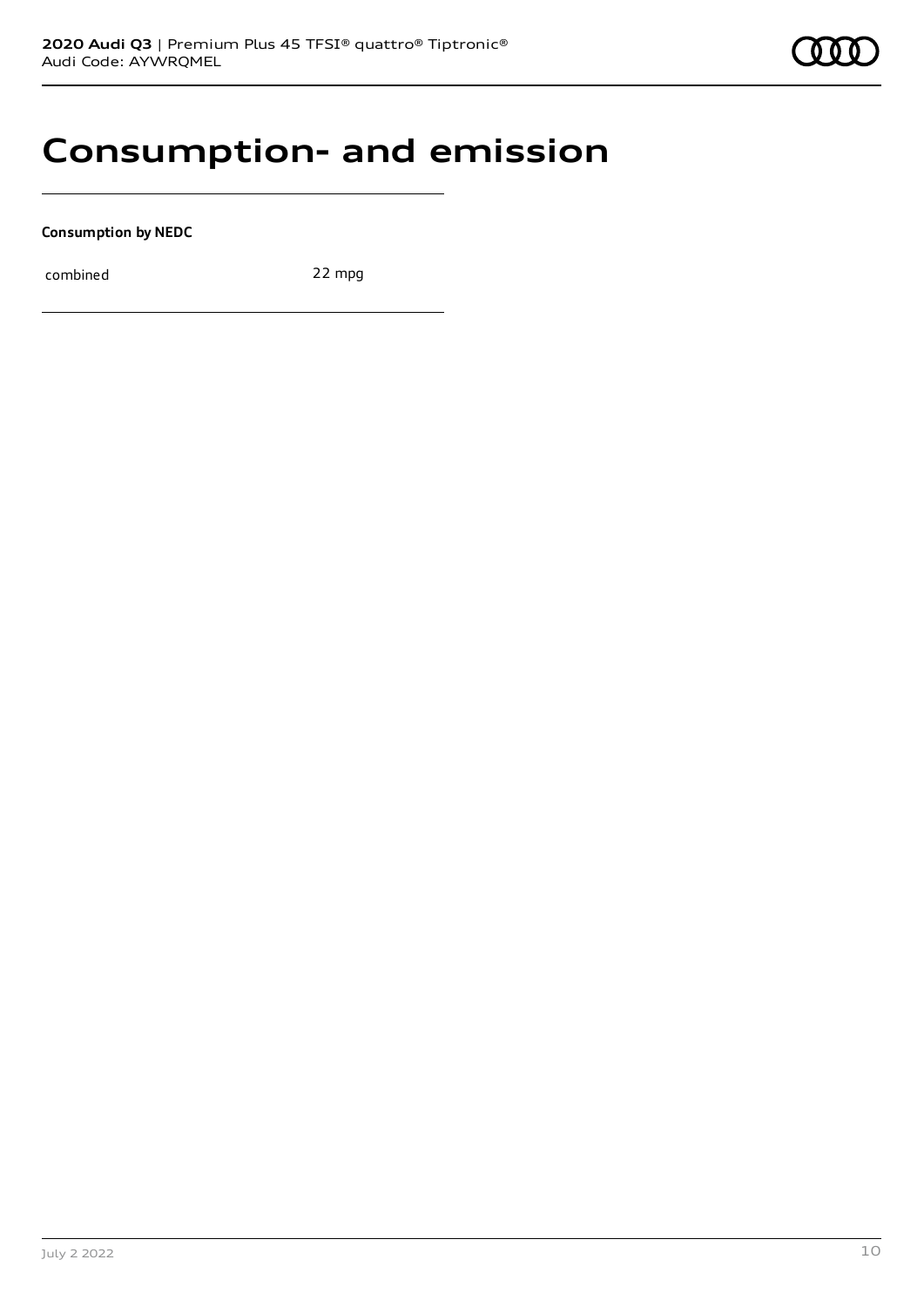

## **Contact**

Dealer **Niello Audi**

2350 Auburn Blvd 95821 Sacramento **CA** 

Phone: +19164802800 FAX: 9164831801

www: [https://www.audisacramento.com](https://www.audisacramento.com/)